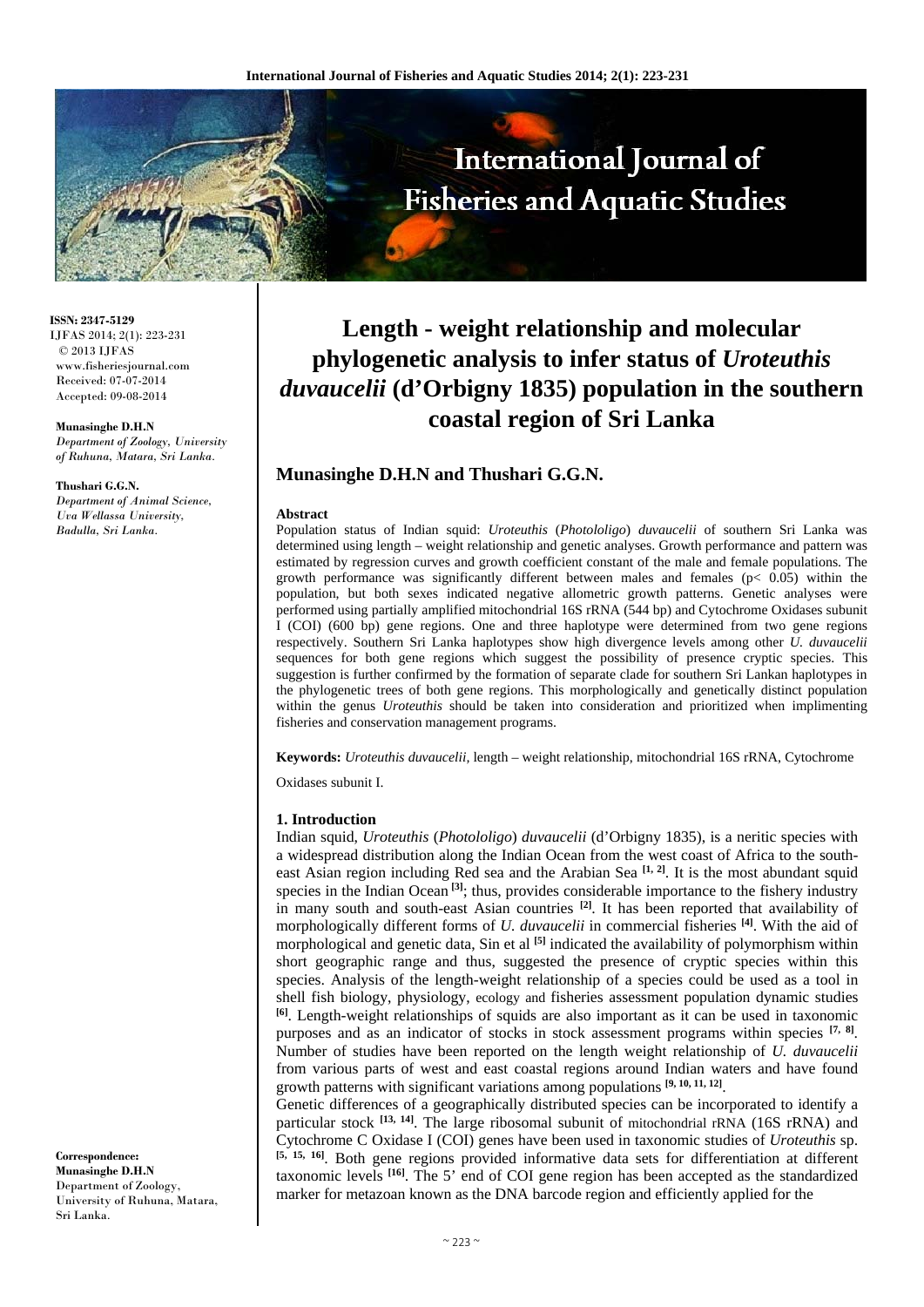Identification of cryptic species in many taxonomic groups **[17, 18, 19]** including squid species **[16]**.

In the southern coastal belt of Sri Lanka, *U. duvaucelii* is the most abundant and commercially important squid species. It has been recorded the availability of few *Uroteuthis* species**[1]**, however detailed studies have not been recorded on any species of this genus from Sri Lankan waters. Therefore, in order to clarify the status of the population of *U. duvaucelii* from the southern coastal belt of Sri Lanka, the present study compared growth performance derived from length -weight relationship data and genetic data for mitochondrial 16S rRNA and COI gene regions, with data available from previous studies on *U. duvaucelii* from other geographic locations.

## **2. Materials and Methods**

A Total of 277 samples of *Uroteuthis duvaucelii* were collected from fish landing sites located in three districts of the southern coastal belt of Sri Lanka (Figure 1).



**Fig 1:** Map showing sampling localities of the current study in the southern Sri Lanka

Samples were collected from July to September 2012. Identification of the specimen was confirmed using the morphological characters as described in past studies **[1, 2]**. Upon sampling, individuals were cleaned to remove impurities adhered to the bodies and a reference number was given to each sample. The total weight of each individual was measured to the nearest 0.01g. Sex was determined observing the gonads (only individuals with mature ovaries or testes were considered for both morphological and genetic analyses) and the left ventral arm  $^{[2]}$ . Dorsal mantle length (DML) of each mature individual was measured to the nearest 0.01centimeter. A tissue sample from the fin (5mm X 5mm) was collected from 10 individuals of each sampling location for molecular analysis. Then rest of the samples were preserved in ethanol as voucher specimen in the Research Laboratory, Department of Zoology, and University of Ruhuna, Matara, Sri Lanka for further examinations.

#### **2.1 Analysis of growth performance**

Length-weight measurements were analyzed for the two sexes separately. Logarithmic transformation of length-weight data was observed for normal distribution patterns. Pearson

correlation of log weight and log length was calculated for two sexes. The relationship between total body weight (TW) and DML was estimated using the published equation **[20, 21]**, where 'a' (intercept) and 'b' (regression coefficient or slope) are constants.

$$
TW = a DML^b
$$
 and  $Log TW = Log a + b Log DML$ .

Regression lines were obtained using the simple least square regression method. The regression coefficient value obtained for the male and female groups were tested using student's ttest to see whether the regression coefficient values differ significantly from the value 3 or not for determination of growth pattern [22]. The significant difference of each regression line was analyzed using the general linear model analysis of covariance. The regression coefficient values derived from the analyses of length-weight relationship in the current study were compared statistically with the previously published data for this species using a student's test. MINITAB (Version 14) statistical software was used for morphological data analysis.

## **2.2 Analysis of molecular data**

For molecular analyses, thirty individuals were selected representing ten individuals from each location. Total DNA was extracted from small fin tissue samples using DNEasy Extraction Kit (QIAGEN) following manufacturer's protocols. Mitochondrial 16S rRNA  $(\sim 544$  bp) and COI  $(\sim 600$  bp) gene regions were partially amplified using universal primers 16Sar/Sbr [23] and LCO1490/HCO2198 [24] respectively. For both gene regions, PCR amplifications were carried out in 25 $\mu$ L reaction mixture containing 1 $\times$  Taq polymerase buffer, 1.5mM MgCl2, 0.4mM each dNTP, 0.2µm of each primer, 100ng of DNA template and 0.5U of Taq DNA polymerase. PCR conditions for COI gene region were used as 15 min. at 95 °C; 35 cycles of 94°C for 1min., 50 °C for 1min., 72 °C for 1min. and for 16S rRNA gene region were as 15 min at 95 °C; 35 cycles of 94 °C for 45 sec., 52 °C for 45 sec., 72 °C for 1 min. In both reactions, final extension was remained at 72 °C for 7 min. Amplified samples were sent for Macrogen Pvt. Ltd, Korea for purification and DNA sequencing by next generation sequencing method. Sequences resulted from this study were deposited in the Genbank.

For comparative purposes, selected 16S rRNA and COI sequences available in the Genbank for *U. duvencelli* were downloaded to construct the data set. Sequences of *U. chinensis* and *U. edulis* were also included in the data set to compare the divergence levels among *U. duvencelli* populations at the interspecific levels. *Sepioteuthis lessoniana* was used as an out group. Sequences were viewed and aligned using BioEdit (V.7.0.0) **[25]** and Masequit **[26]** programs. Suitable models for data sets of the two gene regions were estimated using jModelTest (v.0.1.1) software **[27]**. Phylogenetic analyses were performed using Mega program (v.6.0.6) **[28]**. Maximum Likelihood (ML) and Neighbor-Joining (NJ) phylogenies were constructed with 1000 bootstrap replicates. Analyses were carried out using the closest best-fit model when ML analysis was performed. Analyses for two gene regions were conducted separately as information available in the Genbank was not consistent for two gene regions.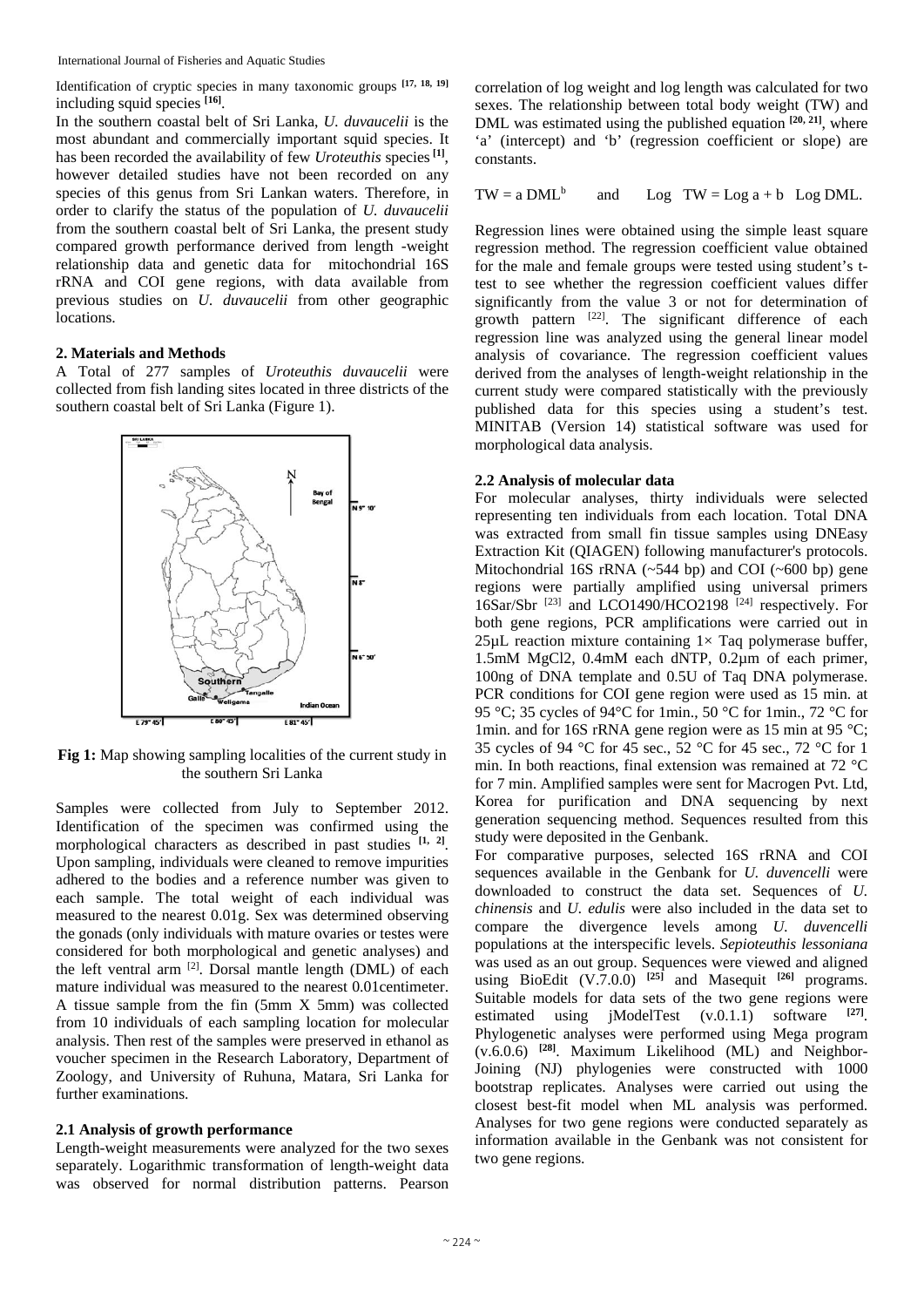#### **3. Results**

# **3.1 Analysis of growth performances**

Analysis of length-weight relationship data in the current study indicated that resultant regression coefficient values were significantly different between males and females at a 5% significant level. Comparisons of regression coefficient values that have been published for male and female groups of *U. duvaucelii* from different geographical location are given in the Table 1.

#### **Table 1:** Derived growth coefficients of regression lines between dorsal mantle length and weight of *Uroteuthis duvaucelii* in different geographical locations.

|                                     |             | "b" values of regression lines | <b>References</b> |
|-------------------------------------|-------------|--------------------------------|-------------------|
| <b>Geographical Location</b>        | <b>Male</b> | Female                         |                   |
| Gulf of Thailand, Thailand          | 1.78        | $2.04*$                        | 29                |
| Madras Coast, India                 | $2.38*$     | $2.52*$                        |                   |
| Mumbai Coast, India                 | 2.06        | $2.31*$                        | 30                |
| Off Cochin waters, India            | 2.14        | $2.29*$                        | 3                 |
| Kerala, Maharasbtra, Gujarat, India | $2.30*$     | $2.50*$                        | 31                |
| Mangalore, Southwest coast of India | 1.95        | $2.33*$                        | 9                 |
| Tuticorin, Southeast Coast of India | 2.19        | $2.30*$                        | 11                |
| Mumbai Water, West Coast of India   | 2.16        | $2.28*$                        | 10                |
| Goa, West coast of India            | $1.61*$     | 1.62                           | 12                |
| Southern Sri Lanka                  | 1.97        | 1.40                           | Present Study     |

\* There is a significant difference between "b" values of present study and previous study.

**Table 2:** Data of descriptive statistics, logarithmic transformation between dorsal mantle lengths and weights (L: W) of male and female groups and the results of the students't test.

| <b>Results</b>                    | <b>Male</b>                    | Female                         |
|-----------------------------------|--------------------------------|--------------------------------|
|                                   | Mean DML: 12.19±2.67 cm        | Mean DML: $10.75 \pm 1.63$ cm  |
| Length                            | Maximum: 25.70 cm              | Maximum: $15.20 \text{ cm}$    |
|                                   | Minimum: 7.70 cm               | Minimum: 7.50 cm               |
|                                   | Mean: $29.66 \pm 8.13$ g       | Mean: $23.02 \pm 6.52$ g       |
| Weight                            | Maximum: 142.24 g              | Maximum: $40.62$ g             |
|                                   | Minimum: $11.78$ g             | Minimum: $10.74$ g             |
| Logarithmic transformation        | $Log W = -0.694 + 1.97 Log ML$ | $Log W = -0.089 + 1.40 Log ML$ |
| Length – weight relationship      | $W = 0.202302ML^{1.97}$        | $W = 0.814704ML^{1.40}$        |
| Pearson correlation (Log L:Log W) | $0.895$ ( P < 0.05)            | $0.747$ ( P < 0.05)            |
| F value of regression             | 301.700                        | 68.060                         |
| P value of regression             | 0.00                           | 0.00                           |



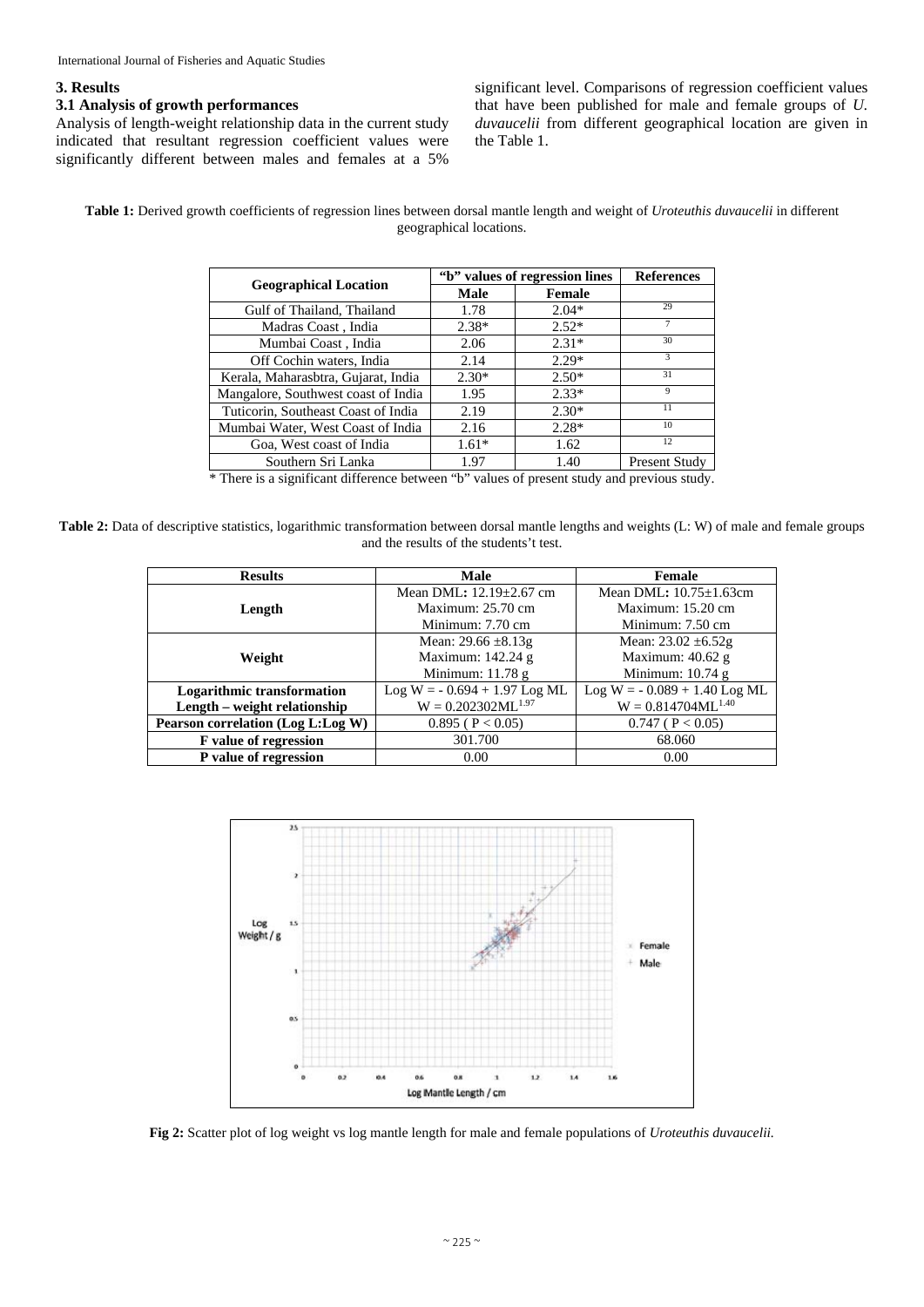The highest mean dorsal mantle length and mean weight are recorded for male group (Table 2). Results indicated that there is a relationship between mantle length and individual total weight (Figure 2). Correlation coefficients for males and females were significantly different ( $P < 0.05$ ). The slopes of regression lines for male (1.97) and female (1.40) groups were lesser to the ideal value of 3 and results of the t-test indicated that regression coefficient values derived for male and female groups were significantly different from the ideal value of 3 at 5% significant level (P<0.5).

# **3.2 Analysis of molecular data**

Details of the sequences downloaded from the Genbank are

given in the Table 3. Descriptive information of the nucleotides data sets analyzed for two gene regions are given in the Table 4. Molecular analyses of Southern Sri Lankan sample produced one haplotype for 16S data set and three haplotypes for COI data set. Percentage sequence divergence (p distance) estimated for data sets of two gene regions are given in the Table 5 and Table 6. Percentage sequence divergence (p distance) among *U. duvencelli* sequences for 16S data set ranged from 0 to 5% while it was up to 13.2% for COI data set. As similar tree topologies derived from both ML and MP methods, only tree topologies derived from ML analysis are given in the Figure 3 and Figure 4 for 16S and COI data sets respectively.

**Table 3:** Accession numbers for *Uroteuthis duvaucelii* sequences for two gene regions downloaded from Genbank and the present study.

| <b>Species</b>    | <b>16S</b> | <b>COI</b>                                         | Region            | Study (Ref No)            |
|-------------------|------------|----------------------------------------------------|-------------------|---------------------------|
| <b>Uroteuthis</b> | KC959418   | KC959454,<br>KC959455,<br>$\overline{a}$           |                   |                           |
| duvaucelii        | KC959425   | KC959458,<br>KC959462.                             | Indonesia         |                           |
|                   |            | KC959463                                           |                   |                           |
|                   | KC959426   | KC959439,<br>KC959445,<br>$\overline{\phantom{a}}$ |                   |                           |
|                   | KC959438   | KC959447,<br>KC959448,                             |                   | 32                        |
|                   |            | KC959450,<br>KC959457,                             | Vietnam           |                           |
|                   |            | KC959461,<br>KC959464,                             |                   |                           |
|                   |            | KC959465.<br>KC959470,                             |                   |                           |
|                   |            | KC959472                                           |                   |                           |
|                   | KC959405   | KC959444                                           | Philippine        |                           |
|                   | HO529576   | HO529529 - HO529536                                | China             |                           |
|                   | HQ529584   |                                                    |                   | 16                        |
|                   | EU349492   | EU349465                                           | Shanghai China    |                           |
|                   | EU349490   | EU349463 - EU349464                                | Hong<br>Kong,     |                           |
|                   | EU349491   |                                                    | China             | 5                         |
|                   |            |                                                    |                   |                           |
|                   | AF110092   | AF075398, AF075400                                 | Andaman Sea       | 15                        |
|                   | AF110093   |                                                    | Gulf of Thailand  |                           |
|                   |            | KC409385 - KC409386                                | India,<br>Arabian | Unpublished<br>in<br>data |
|                   |            |                                                    | Sea               | Genbank                   |
|                   | AJ000101   |                                                    | Unknown           | data<br>Unpublished<br>in |
|                   |            |                                                    |                   | Genbank                   |
|                   | KF854044-  | KF854082 - KF854084                                | South America     |                           |
|                   | KF854046   |                                                    |                   | 33                        |
|                   | KF489893   | KF489890 - KF489892                                | Southern<br>Sri   |                           |
|                   |            |                                                    | Lanka             | Current study             |
| <b>Uroteuthis</b> | EU349470   | EU349433,                                          | China             | $\overline{5}$            |
| chinensis         | EU234588   | EU349443                                           | Hong Kong         | 16                        |
| <b>Uroteuthis</b> | EU349481   | EU349448                                           | Japan             |                           |
| edulis            |            | EU349462                                           | China             | 5                         |
| Sepioteuthis      | HO529588   | EU349466                                           | China             |                           |
| lessoniana        | HQ529591   |                                                    |                   | 16                        |

**Table 4:** Descriptive information of the nucleotides data sets analyzed for two gene regions.

|                             | 16S      | <b>COI</b> |
|-----------------------------|----------|------------|
| Number of nucleotides       | 544      | 600        |
| Number of ingroup sequences | 39       | 37         |
| % of Nucleotide frequencies |          |            |
| A                           | 32.61    | 30.08      |
|                             | 39.29    | 36.03      |
|                             | 10.12    | 17.76      |
| G                           | 17.98    | 16.13      |
| Best fit model for data set | $TIM3+I$ | $TIM2+I+G$ |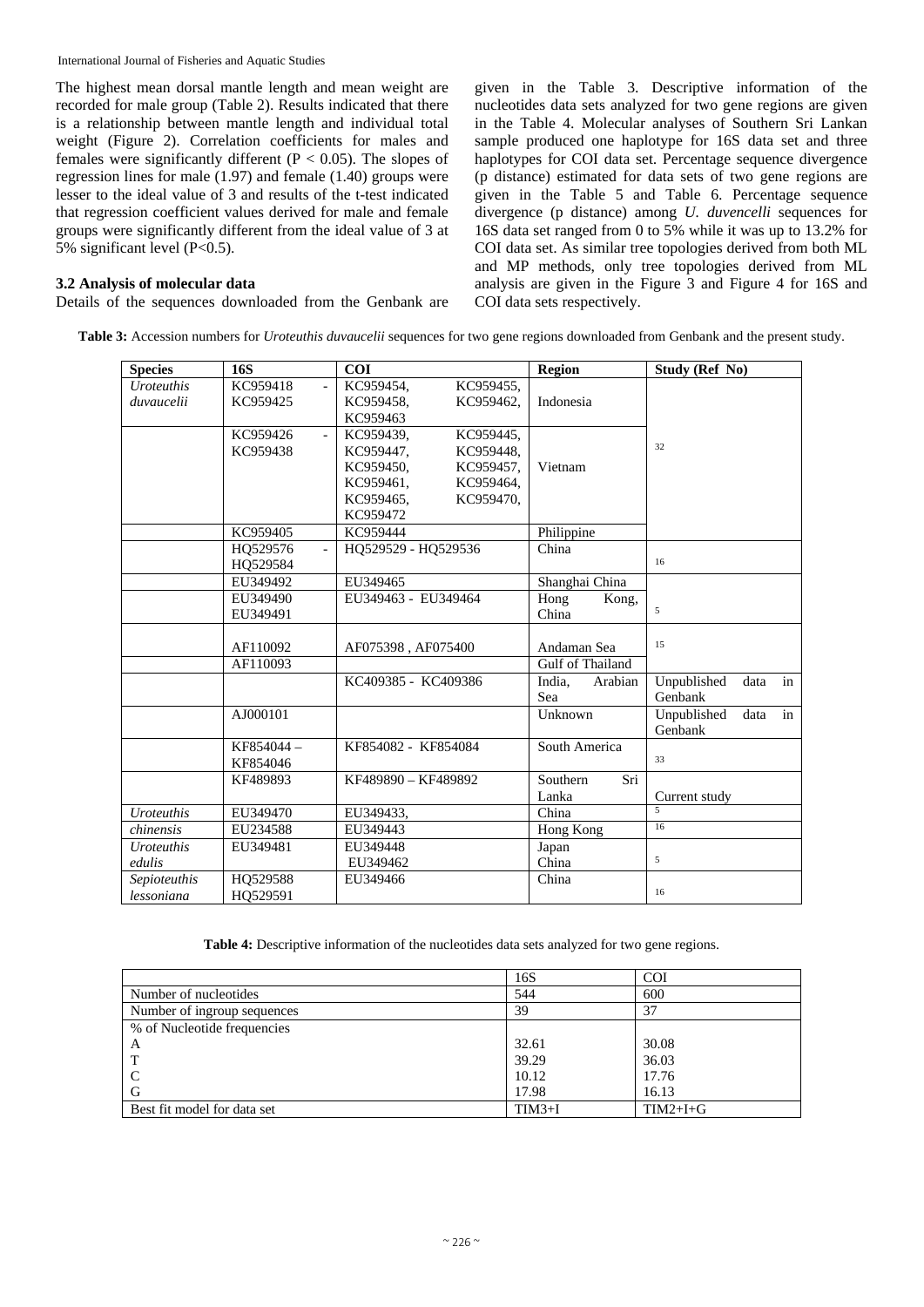|  |  | Table 5: Percentage sequence divergence (p distance) estimated for data set of 16S rRNA gene region. |  |  |  |  |  |  |  |  |  |  |  |  |
|--|--|------------------------------------------------------------------------------------------------------|--|--|--|--|--|--|--|--|--|--|--|--|
|--|--|------------------------------------------------------------------------------------------------------|--|--|--|--|--|--|--|--|--|--|--|--|

| Sample information     | Percentage divergence value of P distance                                                                                                                                       |
|------------------------|---------------------------------------------------------------------------------------------------------------------------------------------------------------------------------|
| Unk - AJ000101         | 8 9 10 11 12 13 14 15 16 17 18 19 20 21 22 23 24 25 26 27 28 29 30 31 32 33 34 35 36 37 38 39 40 41 42 43 44<br>$2 \quad 3$<br>-5<br>6<br>7<br>$\overline{1}$<br>$\overline{4}$ |
| 2 And - AF110092       | 0.97                                                                                                                                                                            |
| 3 Tha - AF110093       | 3.14 2.89                                                                                                                                                                       |
| 4 Chi - EU349492       |                                                                                                                                                                                 |
| 5 Hok - EU349491       | 3.86 3.86 1.93<br>3.86 3.86 1.93 0.00                                                                                                                                           |
|                        |                                                                                                                                                                                 |
| 6 Hok - EU349490       | 3.86 3.86 1.93 0.00 0.00                                                                                                                                                        |
| 7 Chi - HQ529576       | 3.86 3.86 1.93 0.00 0.00 0.00                                                                                                                                                   |
| 8 Chi - HQ529577       | 3.86 3.86 1.93 0.00 0.00 0.00 0.00                                                                                                                                              |
| 9 Chi - HQ529578       | 3.86 3.86 1.93 0.00 0.00 0.00 0.00 0.00                                                                                                                                         |
| 10 Chi - HQ529579      | 3.64 3.86 1.93 0.00 0.00 0.00 0.00 0.00 0.00                                                                                                                                    |
| 11 Chi - HQ529580      | 3.86 3.86 3.86 0.00 0.00 0.00 0.00 0.00 0.00 0.00                                                                                                                               |
| 12 Chi - HQ529584      |                                                                                                                                                                                 |
| 13 Chi - HQ529582      |                                                                                                                                                                                 |
| 14 Chi - HQ529583      |                                                                                                                                                                                 |
| 15 Srl - KF489893      |                                                                                                                                                                                 |
| 16 Phi - KC959405      |                                                                                                                                                                                 |
| 17 Ind - KC959418      |                                                                                                                                                                                 |
| 18 Ind - KC959419      |                                                                                                                                                                                 |
| 19 Ind - KC959420      |                                                                                                                                                                                 |
| 20 Ind - KC959421      |                                                                                                                                                                                 |
| 21 Ind - KC959422      |                                                                                                                                                                                 |
| 22 Ind - KC959423      |                                                                                                                                                                                 |
| 23 Ind - KC959424      |                                                                                                                                                                                 |
| 24 Ind - KC959425      |                                                                                                                                                                                 |
| 25 Sam - KF854044      |                                                                                                                                                                                 |
| 26 Sam - KF854046      |                                                                                                                                                                                 |
| 27 Sam - KF854045      |                                                                                                                                                                                 |
| 28 Vie - KC959426      |                                                                                                                                                                                 |
| 29 Vie - KC959427      | 3.38 3.14 0.24 2.17 2.17 2.17 1.93 2.17 2.17 2.17 2.17 2.17 2.41 2.17 3.62 2.89 0.24 2.89 0.24 3.14 0.48 0.24 0.24 0.48 3.14 3.14 3.14 3.14 0.24                                |
| 30 vie - KC959428      |                                                                                                                                                                                 |
| 31 Vie - KC959429      |                                                                                                                                                                                 |
| 32 Vie - KC959430      |                                                                                                                                                                                 |
| 33 Vie - KC959431      |                                                                                                                                                                                 |
| 34 Vie - KC959432      |                                                                                                                                                                                 |
| 35 Vie - KC959433      |                                                                                                                                                                                 |
| 36 Vie - KC959434      |                                                                                                                                                                                 |
| 37 Vie - KC959436      |                                                                                                                                                                                 |
| 38 Vie - KC959437      |                                                                                                                                                                                 |
| 39 Vie - KC959438      |                                                                                                                                                                                 |
| 40 Hok - EU349470      |                                                                                                                                                                                 |
| 41 Chi - EU234588      |                                                                                                                                                                                 |
|                        |                                                                                                                                                                                 |
| 42 Chi - HO529588      |                                                                                                                                                                                 |
| 43 Hok - EU349481      |                                                                                                                                                                                 |
| 44 Outgroup - HO529591 |                                                                                                                                                                                 |

Table 6: Percentage sequence divergence (p distance) estimated for data set of COI gene region.

| Sample information     |                |                   |                         |                                    |   |                                                  |  |                                                                                                     |  |  |  | Percentage divergence value of P distance                                                         |                                                                                                                                                                                                                                 |       |  |  |                            |  |  |          |    |       |    |    |    |       |    |       |  |
|------------------------|----------------|-------------------|-------------------------|------------------------------------|---|--------------------------------------------------|--|-----------------------------------------------------------------------------------------------------|--|--|--|---------------------------------------------------------------------------------------------------|---------------------------------------------------------------------------------------------------------------------------------------------------------------------------------------------------------------------------------|-------|--|--|----------------------------|--|--|----------|----|-------|----|----|----|-------|----|-------|--|
|                        | $\overline{1}$ | 2                 | $\overline{\mathbf{3}}$ | $\overline{4}$                     | 5 | 6                                                |  |                                                                                                     |  |  |  | 7 8 9 10 11 12 13 14 15 16 17 18 19                                                               |                                                                                                                                                                                                                                 | 20 22 |  |  | 23  24  25  26  27  28  29 |  |  | 30 31 32 | 33 | 34 35 | 36 | 37 | 38 | 39 40 | 41 | 42 43 |  |
| 1 Chi - HQ529535       |                |                   |                         |                                    |   |                                                  |  |                                                                                                     |  |  |  |                                                                                                   |                                                                                                                                                                                                                                 |       |  |  |                            |  |  |          |    |       |    |    |    |       |    |       |  |
| 2 Chi - HQ529533       | 0.00           |                   |                         |                                    |   |                                                  |  |                                                                                                     |  |  |  |                                                                                                   |                                                                                                                                                                                                                                 |       |  |  |                            |  |  |          |    |       |    |    |    |       |    |       |  |
| 3 Chi - HQ529531       |                | $0.00 \quad 0.00$ |                         |                                    |   |                                                  |  |                                                                                                     |  |  |  |                                                                                                   |                                                                                                                                                                                                                                 |       |  |  |                            |  |  |          |    |       |    |    |    |       |    |       |  |
| 4 Chi - 529529         |                |                   | $0.18$ $0.18$ $0.18$    |                                    |   |                                                  |  |                                                                                                     |  |  |  |                                                                                                   |                                                                                                                                                                                                                                 |       |  |  |                            |  |  |          |    |       |    |    |    |       |    |       |  |
| 5 Chi - HQ529536       |                |                   |                         | $0.00$ $0.00$ $0.00$ $0.18$        |   |                                                  |  |                                                                                                     |  |  |  |                                                                                                   |                                                                                                                                                                                                                                 |       |  |  |                            |  |  |          |    |       |    |    |    |       |    |       |  |
| 6 Chi - HQ529534       |                |                   |                         | $0.00$ $0.00$ $0.00$ $0.18$ $0.00$ |   |                                                  |  |                                                                                                     |  |  |  |                                                                                                   |                                                                                                                                                                                                                                 |       |  |  |                            |  |  |          |    |       |    |    |    |       |    |       |  |
| 7 Chi -HQ 529532       |                |                   |                         |                                    |   | $0.00$ $0.00$ $0.00$ $0.18$ $0.00$ $0.00$        |  |                                                                                                     |  |  |  |                                                                                                   |                                                                                                                                                                                                                                 |       |  |  |                            |  |  |          |    |       |    |    |    |       |    |       |  |
| 8 Chi - HQ529530       |                |                   |                         |                                    |   | $0.00$ $0.00$ $0.00$ $0.18$ $0.00$ $0.00$ $0.00$ |  |                                                                                                     |  |  |  |                                                                                                   |                                                                                                                                                                                                                                 |       |  |  |                            |  |  |          |    |       |    |    |    |       |    |       |  |
| 9 And - AF075400       |                |                   |                         |                                    |   | 5.38 5.38 5.38 5.19 5.38 5.38 5.38 5.38          |  |                                                                                                     |  |  |  |                                                                                                   |                                                                                                                                                                                                                                 |       |  |  |                            |  |  |          |    |       |    |    |    |       |    |       |  |
| 10 And - AF075398      |                |                   |                         |                                    |   | 6.12 6.12 6.12 5.94 6.12 6.12 6.12 6.12 6.86     |  |                                                                                                     |  |  |  |                                                                                                   |                                                                                                                                                                                                                                 |       |  |  |                            |  |  |          |    |       |    |    |    |       |    |       |  |
| 11 Hok - EU349463      |                |                   |                         |                                    |   |                                                  |  |                                                                                                     |  |  |  |                                                                                                   |                                                                                                                                                                                                                                 |       |  |  |                            |  |  |          |    |       |    |    |    |       |    |       |  |
| 12 Hok - EU349465      |                |                   |                         |                                    |   |                                                  |  |                                                                                                     |  |  |  |                                                                                                   |                                                                                                                                                                                                                                 |       |  |  |                            |  |  |          |    |       |    |    |    |       |    |       |  |
| 13 Hok - EU349464      |                |                   |                         |                                    |   |                                                  |  |                                                                                                     |  |  |  |                                                                                                   |                                                                                                                                                                                                                                 |       |  |  |                            |  |  |          |    |       |    |    |    |       |    |       |  |
| 14 Arb - KC409386      |                |                   |                         |                                    |   |                                                  |  |                                                                                                     |  |  |  |                                                                                                   |                                                                                                                                                                                                                                 |       |  |  |                            |  |  |          |    |       |    |    |    |       |    |       |  |
| 15 Arb - KC409385      |                |                   |                         |                                    |   |                                                  |  |                                                                                                     |  |  |  |                                                                                                   |                                                                                                                                                                                                                                 |       |  |  |                            |  |  |          |    |       |    |    |    |       |    |       |  |
| 16 Srl - KF489891      |                |                   |                         |                                    |   |                                                  |  | 11.13 11.13 11.13 10.94 11.13 11.13 11.13 11.13 11.32 13.17 11.13 11.13 11.13 12.06 12.06           |  |  |  |                                                                                                   |                                                                                                                                                                                                                                 |       |  |  |                            |  |  |          |    |       |    |    |    |       |    |       |  |
| 17 Srl - KF489892      |                |                   |                         |                                    |   |                                                  |  | 10.76 10.76 10.76 10.58 10.76 10.76 10.76 10.76 10.95 12.80 10.76 10.76 10.76 11.69 11.69 0.37      |  |  |  |                                                                                                   |                                                                                                                                                                                                                                 |       |  |  |                            |  |  |          |    |       |    |    |    |       |    |       |  |
| 18 Srl - KF489890      |                |                   |                         |                                    |   |                                                  |  | 10.95 10.95 10.95 10.76 10.95 10.95 10.95 10.95 11.13 12.99 10.95 10.95 10.95 11.87 11.87 0.19 0.19 |  |  |  |                                                                                                   |                                                                                                                                                                                                                                 |       |  |  |                            |  |  |          |    |       |    |    |    |       |    |       |  |
| 19 Phi - KC959444      |                |                   |                         |                                    |   |                                                  |  |                                                                                                     |  |  |  | 5.19 5.19 5.19 5.01 5.19 5.19 5.19 5.19 0.74 7.05 5.19 5.19 5.19 10.02 10.02 10.76 10.39 10.58    |                                                                                                                                                                                                                                 |       |  |  |                            |  |  |          |    |       |    |    |    |       |    |       |  |
| 20 Vie - KC959439      |                |                   |                         |                                    |   |                                                  |  |                                                                                                     |  |  |  | 5.19 5.19 5.19 5.01 5.19 5.19 5.19 5.19 5.94 0.93 5.19 5.19 5.19 8.35 8.35 12.24 11.87 12.06 6.12 |                                                                                                                                                                                                                                 |       |  |  |                            |  |  |          |    |       |    |    |    |       |    |       |  |
| 21 Vie - KC959445      |                |                   |                         |                                    |   |                                                  |  |                                                                                                     |  |  |  |                                                                                                   | 5.19 5.19 5.19 5.01 5.19 5.19 5.19 5.19 5.19 5.94 0.93 5.19 5.19 5.19 8.35 8.35 12.24 11.87 12.06 6.12 0.00                                                                                                                     |       |  |  |                            |  |  |          |    |       |    |    |    |       |    |       |  |
| 22 Vie - KC959447      |                |                   |                         |                                    |   |                                                  |  |                                                                                                     |  |  |  |                                                                                                   | 5.19 5.19 5.19 5.01 5.19 5.19 5.19 5.19 5.19 5.19 0.93 5.19 5.19 5.19 8.35 8.35 12.24 11.87 12.06 6.12 0.00 0.00                                                                                                                |       |  |  |                            |  |  |          |    |       |    |    |    |       |    |       |  |
| 23 Vie - KC959448      |                |                   |                         |                                    |   |                                                  |  |                                                                                                     |  |  |  |                                                                                                   | 5.01 5.01 5.01 4.82 5.01 5.01 5.01 5.01 6.12 1.11 5.01 5.01 5.01 8.53 8.53 12.43 12.06 12.24 6.31 0.19 0.19 0.19                                                                                                                |       |  |  |                            |  |  |          |    |       |    |    |    |       |    |       |  |
| 24 Vie - KC959450      |                |                   |                         |                                    |   |                                                  |  |                                                                                                     |  |  |  |                                                                                                   | 0.19 0.19 0.19 0.37 0.19 0.19 0.19 0.19 5.57 6.31 0.19 0.19 0.19 8.35 8.35 11.32 10.95 11.13 5.38 5.38 5.38 5.38 5.19                                                                                                           |       |  |  |                            |  |  |          |    |       |    |    |    |       |    |       |  |
| 25 Vie - KC959457      |                |                   |                         |                                    |   |                                                  |  |                                                                                                     |  |  |  |                                                                                                   |                                                                                                                                                                                                                                 |       |  |  |                            |  |  |          |    |       |    |    |    |       |    |       |  |
| 26 Vie - KC959461      |                |                   |                         |                                    |   |                                                  |  |                                                                                                     |  |  |  |                                                                                                   | 5.19 5.19 5.01 5.01 5.19 5.19 5.19 5.19 5.19 0.93 5.19 5.19 5.19 8.34 8.35 12.24 11.87 12.06 6.12 0.00 0.00 0.00 0.19 5.38 5.19                                                                                                 |       |  |  |                            |  |  |          |    |       |    |    |    |       |    |       |  |
| 27 Vie - KC959464      |                |                   |                         |                                    |   |                                                  |  |                                                                                                     |  |  |  |                                                                                                   | 5.19 5.19 5.19 5.01 5.19 5.19 5.19 5.19 6.31 1.29 5.19 5.19 5.19 8.35 8.35 11.87 11.50 11.69 6.12 0.37 0.37 0.37 0.56 5.38 5.19 0.37                                                                                            |       |  |  |                            |  |  |          |    |       |    |    |    |       |    |       |  |
| 28 Vie - KC959465      |                |                   |                         |                                    |   |                                                  |  |                                                                                                     |  |  |  |                                                                                                   |                                                                                                                                                                                                                                 |       |  |  |                            |  |  |          |    |       |    |    |    |       |    |       |  |
| 29 Vie - KC959470      |                |                   |                         |                                    |   |                                                  |  |                                                                                                     |  |  |  |                                                                                                   | 5.19 5.19 5.19 5.01 5.19 5.19 5.19 5.19 5.94 0.93 5.19 5.19 5.19 8.35 8.35 12.24 11.87 12.06 6.12 0.00 0.00 0.00 0.19 5.38 5.19 0.00 0.37 5.01                                                                                  |       |  |  |                            |  |  |          |    |       |    |    |    |       |    |       |  |
| 30 Vie - KC959472      |                |                   |                         |                                    |   |                                                  |  |                                                                                                     |  |  |  |                                                                                                   | 5.38 5.38 5.38 5.19 5.38 5.38 5.38 6.12 1.11 5.38 5.38 5.38 8.53 8.53 12.06 11.69 11.87 6.31 0.19 0.18 0.18 0.37 5.57 5.38 0.19 0.19 5.19 0.19                                                                                  |       |  |  |                            |  |  |          |    |       |    |    |    |       |    |       |  |
| 31 Ind - KC959454      |                |                   |                         |                                    |   |                                                  |  |                                                                                                     |  |  |  |                                                                                                   | 4.82 4.82 4.82 4.65 4.82 4.82 4.82 4.82 0.56 6.68 4.82 4.82 4.82 9.65 9.65 10.76 10.39 10.58 0.37 5.75 5.75 5.75 5.75 5.94 5.01 4.82 5.75 5.75 4.64 5.75 5.94                                                                   |       |  |  |                            |  |  |          |    |       |    |    |    |       |    |       |  |
| 32 Ind - KC959455      |                |                   |                         |                                    |   |                                                  |  |                                                                                                     |  |  |  |                                                                                                   | 5.19 5.19 5.19 5.01 5.19 5.19 5.19 5.94 0.93 5.19 5.19 5.19 8.35 8.35 12.24 11.87 12.06 6.12 0.00 0.00 0.00 0.19 5.38 5.19 0.00 0.37 5.01 0.00 0.19 5.75                                                                        |       |  |  |                            |  |  |          |    |       |    |    |    |       |    |       |  |
| 33 Ind - KC959458      |                |                   |                         |                                    |   |                                                  |  |                                                                                                     |  |  |  |                                                                                                   | 0.05 0.05 4.82 4.64 4.82 4.82 4.82 4.82 0.56 6.68 4.82 4.82 4.82 9.65 9.65 10.76 10.39 10.58 0.37 5.75 5.75 5.75 5.93 5.01 4.82 5.75 5.75 5.75 5.75 5.75 5.94 0.00 5.75                                                         |       |  |  |                            |  |  |          |    |       |    |    |    |       |    |       |  |
| 34 Ind - KC959462      |                |                   |                         |                                    |   |                                                  |  |                                                                                                     |  |  |  |                                                                                                   | 0.05 0.05 5.19 5.01 5.19 5.19 5.19 5.19 5.94 0.93 5.19 5.19 5.19 8.35 8.35 12.24 11.87 12.06 6.12 0.00 0.00 0.00 0.19 5.38 5.19 0.00 0.37 5.01 0.00 0.19 5.75 0.00 5.75                                                         |       |  |  |                            |  |  |          |    |       |    |    |    |       |    |       |  |
| 35 Ind - KC959463      |                |                   |                         |                                    |   |                                                  |  |                                                                                                     |  |  |  |                                                                                                   | 5.19 5.19 5.19 5.01 5.19 5.19 5.19 5.19 5.94 0.93 5.19 5.19 8.35 8.35 12.24 11.87 12.06 6.12 0.00 0.00 0.00 0.19 5.38 5.19 0.00 0.37 5.01 0.00 0.19 5.75 0.00 5.75 0.00                                                         |       |  |  |                            |  |  |          |    |       |    |    |    |       |    |       |  |
| 36 Sam - KF854084      |                |                   |                         |                                    |   |                                                  |  |                                                                                                     |  |  |  |                                                                                                   | 4.82 4.82 4.64 4.82 4.82 4.82 4.82 0.56 6.68 4.82 4.82 4.82 9.65 9.65 10.76 10.39 10.58 0.37 5.75 5.75 5.75 5.94 5.01 4.82 5.75 5.75 5.75 4.64 5.75 5.94 0.00 5.75 0.00 5.75 5.75                                               |       |  |  |                            |  |  |          |    |       |    |    |    |       |    |       |  |
| 37 Sam - KF854083      |                |                   |                         |                                    |   |                                                  |  |                                                                                                     |  |  |  |                                                                                                   | 4.82 4.82 4.82 4.64 4.82 4.82 4.82 4.82 0.56 6.68 4.82 4.82 4.82 9.65 0.65 10.76 10.39 10.58 0.37 5.75 5.75 5.75 5.75 5.94 5.01 4.82 5.75 5.75 5.75 4.64 5.75 5.94 0.00 5.75 9.00 5.75 0.00 5.75 0.00 5.75 0.00                 |       |  |  |                            |  |  |          |    |       |    |    |    |       |    |       |  |
| 38 Sam - KF854082      |                |                   |                         |                                    |   |                                                  |  |                                                                                                     |  |  |  |                                                                                                   |                                                                                                                                                                                                                                 |       |  |  |                            |  |  |          |    |       |    |    |    |       |    |       |  |
| 39 Chi - EU349433      |                |                   |                         |                                    |   |                                                  |  |                                                                                                     |  |  |  |                                                                                                   | 12.80 12.80 12.80 12.80 12.80 12.80 12.80 14.80 14.84 12.80 12.80 12.80 14.66 14.66 16.51 16.14 16.33 13.91 13.91 13.91 13.91 13.91 13.91 13.91 13.91 13.91 12.80 14.10 13.54 13.91 13.54 13.91 13.54 13.54 13.54 13.54 13.54 1 |       |  |  |                            |  |  |          |    |       |    |    |    |       |    |       |  |
| 40 Chi - EU349443      |                |                   |                         |                                    |   |                                                  |  |                                                                                                     |  |  |  |                                                                                                   | 12.62 12.62 12.62 12.62 12.62 12.62 12.62 12.62 13.91 14.66 12.62 12.62 12.62 14.47 16.33 15.96 16.14 13.73 13.73 13.73 13.73 13.55 12.80 12.62 13.73 13.73 13.73 13.73 13.36 13.73 13.73 13.73 13.73 13.73 13.73 13.73 15.96 1 |       |  |  |                            |  |  |          |    |       |    |    |    |       |    |       |  |
| 41 Jap - EU349448      |                |                   |                         |                                    |   |                                                  |  |                                                                                                     |  |  |  |                                                                                                   | 13.34 13.36 13.36 13.36 13.36 13.36 13.36 14.66 13.36 13.36 13.36 13.36 15.39 15.39 15.99 15.58 15.77 15.03 12.43 12.43 12.43 12.43 13.24 13.36 12.43 12.62 13.17 12.43 12.62 14.66 12.43 12.62 14.66 14.66 14.66 14.66 14.66 1 |       |  |  |                            |  |  |          |    |       |    |    |    |       |    |       |  |
| 42 Chi - EU349462      |                |                   |                         |                                    |   |                                                  |  |                                                                                                     |  |  |  |                                                                                                   | 13.54 13.54 13.54 13.54 13.54 13.54 13.54 14.84 13.17 13.54 13.54 13.54 15.39 15.39 15.77 15.39 15.77 15.39 15.58 15.21 12.24 12.24 12.06 13.73 13.54 12.24 12.84 13.36 12.24 14.84 14.84 14.84 14.84 14.84 14.84 14.84 14.84 1 |       |  |  |                            |  |  |          |    |       |    |    |    |       |    |       |  |
| 43 Outgroup - EU349466 |                |                   |                         |                                    |   |                                                  |  |                                                                                                     |  |  |  |                                                                                                   | 17.07 17.07 17.07 17.07 17.07 17.07 17.07 17.07 17.07 17.09 18.92 17.07 17.07 17.07 17.07 20.22 20.22 19.48 19.11 19.29 17.63 17.99 17.99 17.80 17.08 17.07 17.07 17.99 17.07 17.07 17.07 17.07 17.07 17.07 17.07 17.07 19.92 1 |       |  |  |                            |  |  |          |    |       |    |    |    |       |    |       |  |

1 – 38: *Uroteuthi. duvaucelii,* 39 – 40: *U. chinensis,* 41 – 42: *U. edulis,* 43: outgroup - *Sepioteuthis lessoniana*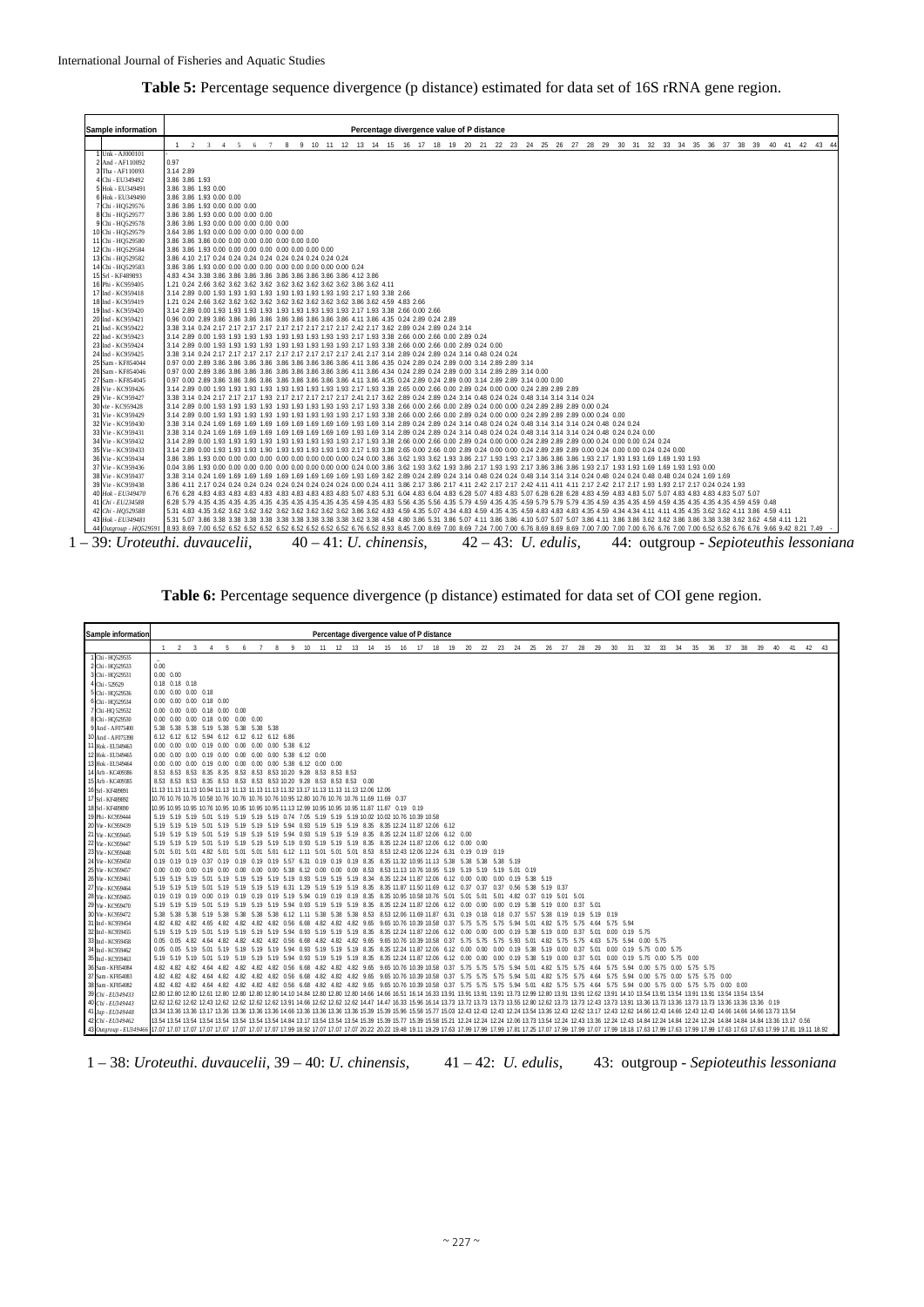

**Fig 3:** Maximum likelihood tree derived from analysis of mitochondrial 16S rRNA sequences. Bootstrap values more than 50% are indicated on branches of the tree.



**Fig 4:** Maximum likelihood tree derived from analysis of mitochondrial COI sequences. Bootstrap values more than 50% are indicated on branches of the tree.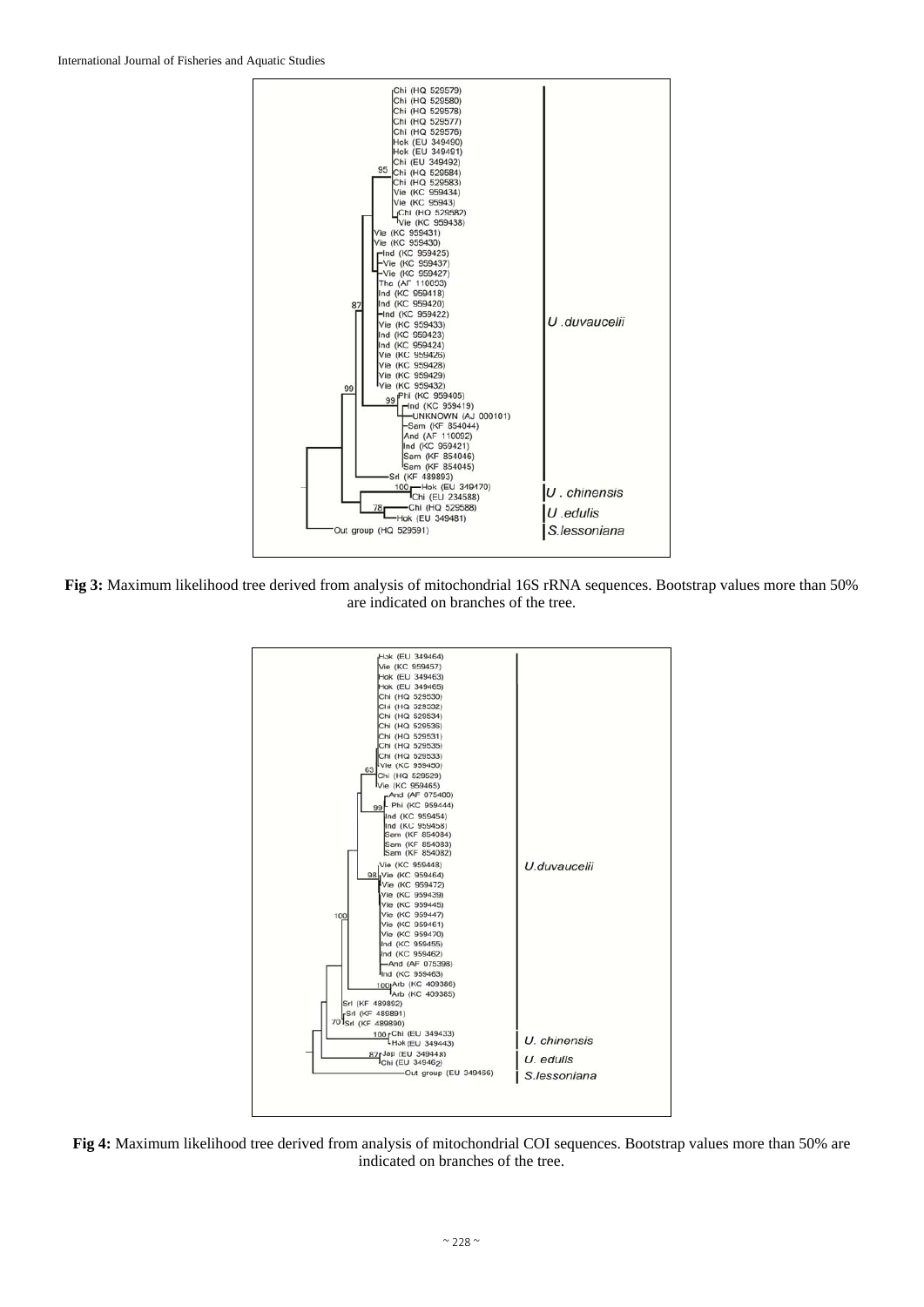## **4. Discussion**

# **4.1 Analysis of growth performance**

Since the slopes of regression lines for male and female were lower to ideal value of 3, both populations in the current study indicated the negative allometric growth pattern **[34]**. When comparing length-weight relationships of *U. duvaucelii* populations, regression coefficient values derived from the current study showed slight difference from the previous studies (Table 1). The regression coefficient value of the Southern Sri Lankan male population (1.97) was significantly different from the male population of Goa, West coast of India, Kerala, Maharasbtra, Gujarat, India, Madras Coast, India [12, 3, 7], but not significantly different from regression coefficient values reported from other coastal regions of India.

Other populations demonstrated higher regression coefficient values except the Gulf of Thailand (1.78) **[29]** and Goa coastal waters, India (1.61) **[12]** which were lower compared to the southern coastal Sri Lankan population. However, the female population of southern Sri Lanka has reported the lowest regression coefficient value (1.40) which was significantly different when compared to other recorded populations in different geographical locations except Goa, west coastal region of India (1.62) **[12]**. Lowest regression coefficient implies lower size ranges in female group in the southern coastal region of Sri Lanka.

In general most of cephalopod species particularly *U. duvaucelii* exhibit negative allometric growth patterns <sup>[12, 3, 7]</sup>. Present study also confirmed a negative growth pattern for both sexes of *U. duvaucelii* populations in the southern coastal region of Sri Lanka. According to the results of the investigation, the growth coefficient was different among geographical location. The regression coefficient could be varied in various localities, since food availability, intra- and interspecific competition, characteristics of water and climate are different **[35]**.

# **4.2 Analysis of molecular data**

Percentage sequence divergence (p distance) among *U. duvencelli* populations of the 16S data set ranged from 0 to 5% which southern Sri Lankan haplotype shows the highest divergence level. This 5% divergence level also reported between some *U. duvencelli* sequences and *U. chinensis* and *U. edulis* sequences as well as between *U. chinensis* and *U. edulis* sequences (Table 5). The percentage sequence divergence (p distance) among three haplotyps derived from analyses of COI gene region of Sri Lankan sequences was ranged from 0.2% to 0.4% (Table 6). Sri Lankan sequences diverge from other *U. duvencelli* sequences with a range of 10.6% to 13.2%.while interspecific divergence levels ranged from 12.1% to 16.5%. 12.1% to 16.5%. However, recorded intra specific divergence levels for *U. duvencelli* in the current study are slightly higher when compared to the study conducted by Dai et al. (2012) **[16]** which ranged from 0 to 2.7 for 16S rRNA gene region and 0 to 6.8 for COI gene region (estimated under K2P distance).

Similar branching pattern could be observed in both phylogenetic trees (Figure 3 and 4) which Sri Lankan sequence has formed a separate clade in between clades derived for *U. duvencelli* sequences and *U. chinensis* and *U. edulis* sequences with the support of high bootstrap value. Phylogenetic tree derived for 16S data set grouped *U. duvencelli* sequences into three clades while in COI data set produced four clades. In both occasions patterns of grouping of sequences of different geographic locations are not consistent.

Sequence divergence level among COI sequences that recorded from Arabian Sea (Indian sequences) (KC409386 and KC409385) and southern Sri Lanka was ranged from 11.7% to 12.1%. It is interesting to observe that formation of separate clade for southern Sri Lankan samples in both phylogenetic trees. Sequences reported from India and Sri Lanka grouped into two distinct clades in the analysis of COI gene region which was supported with high bootstrap values (Figure 4).

When consider Indian and Sri Lankan species, although two geographic locations are in close proximity, significant difference between two locations can be observed by analyses both data sets of *U. duvaucelii* populations. Although marine organisms often show low levels of genetic differentiation even over large geographical ranges **[36, 37]** past studies reported high divergence levels and population subdivision in squid species due to the occurrence of geographical barriers to their distribution <sup>[38, 39]</sup>. Geographical barriers and environmental regimes lead to formation of isolated populations in the marine environment and contribute to the formation of cryptic species has been extensively reported for other marine fish species **[40, 41, 42]**.

However, these isolated populations are more vulnerable to overfishing and environmental changes thus, are important for implementation of proper management and conservation strategies.

# **5. Conclusion**

Sri Lanka is a hot spot with high biodiversity [43]. Most studies are paying attention and emphasized conservation of terrestrial and freshwater invertebrate species, while few have addressed on conservation strategies for marine invertebrate species. This is the first study to focus on the identification of the growth pattern and population status of *U. duvaucelii* in Sri Lankan waters.

Morphological and genetic analysis of the current study confirmed that southern Sri Lankan samples of *U. duvaucelii* represents a discrete population compared to other *U. duvaucelii* populations that recorded so far from the other geographical locations. Results suggest possibility of presence cryptic species of *U. duvaucelii* in Sri Lankan waters. However, more detailed study with samples representing wider geographic locations and data from both mitochondrial and nuclear gene regions is needed to confirm this suggestion.

#### **6. Acknowledgement**

The authors would like to thank Mr. J.D.M. Senevirathna for his kind support extended while preparing this manuscript.

#### **7. References**

- 1. Roper CFE, Sweeney MJ, Nauen CE. Cephalopods of the world. An annotated and illustrated catalogue of species of interest to fisheries. In FAO species catalogue. FAO fish Synopsis 1984; 3(125).
- Jereb P, Roper CFE. Cephalopods of the Indian Ocean. A review. Part I. Inshore squids (Loliginidae) collected during the International Indian Ocean Expedition. Proceedings of the Biological Society of Washington 2006; 119:91-136.
- 3. Meiyappan MM, Srinath MM. Growth and mortality of Indian squid (*Loligo duvaucelii*) off Cochin, India. In: Contributions to tropical fish stock assessment in India (eds. Venema S.C. & van Zalinge N.P) FAO, Rome 1989, 14.
- 4. Okutani T. Cuttlefishes and squid of the world. National Cooperative Association of Squid Processors. Tokyo 2005; 253.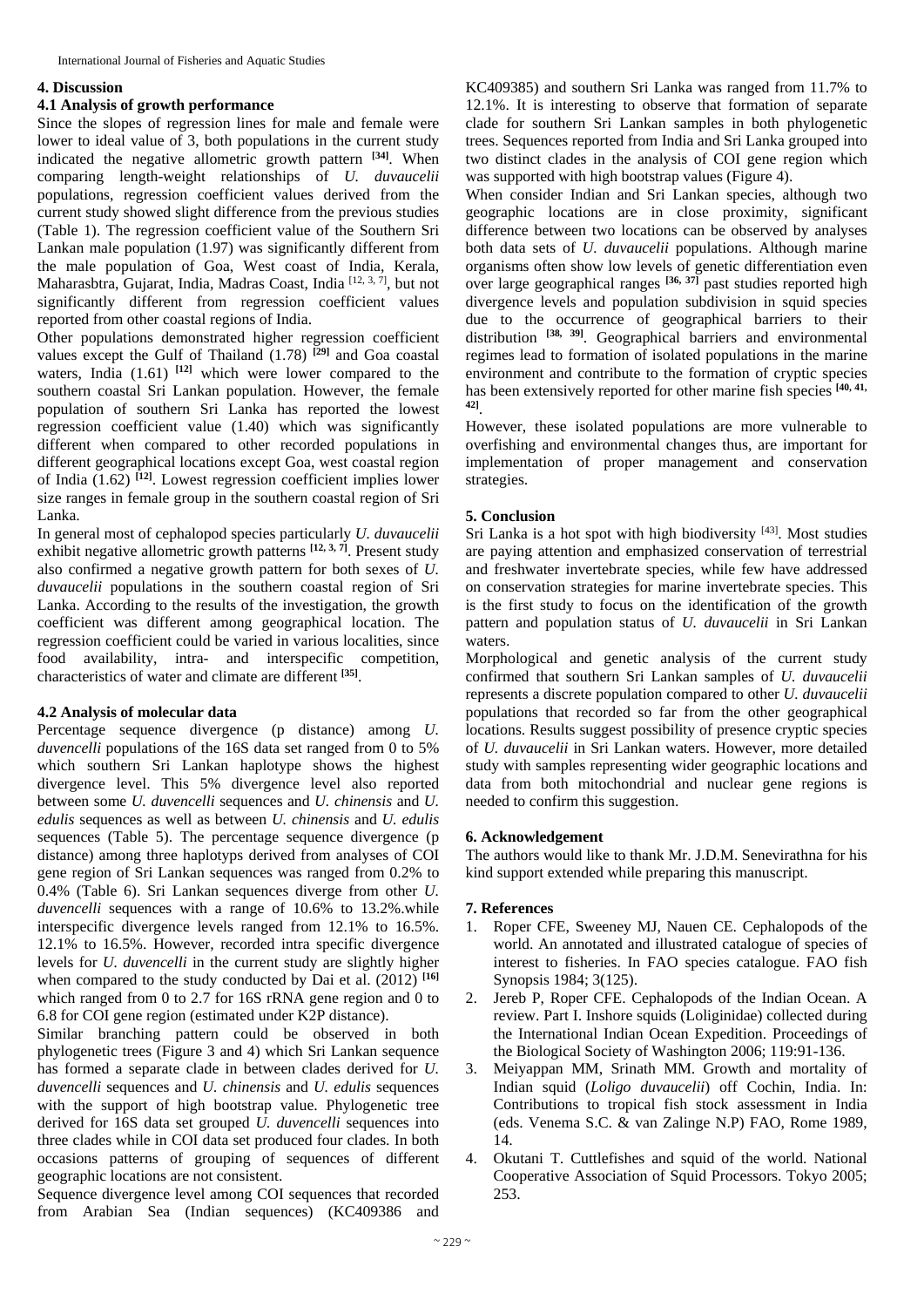International Journal of Fisheries and Aquatic Studies

- 5. Sin YW, Yau C, Chu KH. Morphological and genetic differentiation of two loliginid squids, *Uroteuthis* (*Photololigo*) *chinensis* and *Uroteuthis* (*Photololigo*) *edulis*  (Cephalopoda: Loliginidae), in Asia. Journal of Experimental Marine Biology and Ecology 2009; 369:22- 30.
- 6. Prasad G, Ali-Anvar PH. Length-weight relationship of a cyprinid fish *Puntius filamentosus* from Chalakudy River, Kerala. Zoos Print Journal 1997; 22(3):2637-2638.
- 7. Silas EG, Sarvesan R, Nair KP, Srinath M, Rao KS. Stock assessment of squids and cuttlefish at selected centers. Bulletin of Centers of Marine Fish Research Institutes 1986; 37:71-79.
- 8. Singh YB, Venkataramani VK, Neethiselvan N, Saha H. Length-Weight relationship of *Sepia ramani*, Neethiselvan (Class: Cephalopoda) from Thoothukudi Coast, Southeast Coast of India. World Journal of Fish and Marine Sciences 2012; 4:237-239.
- 9. Mohamed KS. Estimates of growth, Mortality and stock of the Indian squid: *Loligo duvaucelii* Orbigny, exploited off Mangalore, Southwest coast of India. Bulletin of Marine Science 1996; 58:393-403.
- 10. Neethiselvan N. Biology and population dynamics of squids and cuttlefish (class: Cephalopoda) of Tuticorin coast. Ph.D. thesis. Tamil Nadu Veterinary and Animal Science University, Chennai, India, 1999.
- 11. Karnik NS, Chakraborty SK. Length-weight relationship and morphometric study on the squid *Loligo duvauceli* (d'Orbigny) (Mollusca/Cephalopoda) off Mumbai (Bombay) waters west coast of India. Indian Journal of Marine Sciences 2001; 30:261-263.
- 12. Mishra AS, Nautiyal P, Somvanshi VS. Length-weight relationship, condition factor and sex ratio of *Uroteuthis*  (*Photololigo*) *duvaucelii* (d'Orbigny, 1848) from Goa, west coast of India. Journal of Marine Biology Association India 2012; 54:65-68.
- 13. Thorpe JP, Solé-Cava AM, Watts PC. Exploited marine invertebrates: genetics and fisheries. Hydrobiologia 2000; 420:165-184.
- 14. Chauhan T, Rajiv K. Molecular markers and their applications in fisheries and aquaculture. Advances in Bioscience and Biotechnology 2010; 1:281-291.
- 15. Anderson FE. Phylogeny and historical biogeography of the loliginid Squids (Mollusca: Cephalopoda) based on mitochondrial DNA sequence data. Molecular Phylogenetics and Evolution 2000; 15:191–214.
- 16. Da L, Zheng X, Kong L, Li Q. DNA barcoding analysis of Coleoidea (Mollusca: Cephalopoda) from Chinese waters. Molecular Ecology Resources 2012; 12:437–447.
- 17. Hebert PDN, Penton EH, Burns JM, Janzen DH, Hallwach W. Ten species in one: DNA barcoding reveals cryptic species in the neotropical skipper butterfly *Astraptes fulgerator*. Proceedings of the National Academy of Sciences of the United States of America 2004a; 101:14812-14817.
- 18. Hebert PDN, Stoeckle M, Zemlack TS, Francis CM. Identification of birds through DNA barcodes. PLoS Biology 2004b; 2(10):e312.
- 19. Ward RD, Zemlak TS, Innes BH, Last PR, Hebert PDN. DNA barcoding Australia's fish species. Philosophical Transactions of the Royal Society B 2005; 360:1847-1857.
- 20. Bagenal TE, Tesch FW. Age and growth. In: methods for assessment of fish production in freshwater IBP handbook No 3 (eds. Bagenal T.) Blackwell Scientific Publication,

Oxford, 1978, 101-36.

- 21. Ricker WE. Computation and interpretation of biological statistics of fish populations. Bulleting of Fisheries Research Board Canada 1975; 191:1-382.
- 22. Zar JH. Biostatistical Analysis. 3rd edition, Prentice Hall Inc, USA. 1996; 662.
- 23. Simon CF, Frati A, Beckenbach B, Crespi HL, Flook P. Evolution, weighting, and phylogenetic utility of mitochondrial gene sequences and a compilation of conserved polymerase chain reaction primers. Annals of the Entomological Society of America 1994; 87:651-701.
- 24. Folmer O, Black M, Hoeh W, Lutz R, Vrijenhoek R. DNA primers for amplification of mitochondrial Cytochrome C oxidase subunit I from diverse metazoan invertebrates. Molecular Marine Biology and Biotechnology 1994; 3:294- 299.
- 25. Hall TA. BioEdit: A user-friendly biological sequence alignment editor and analysis program for Windows 95 / 98/ NT. Nucleic Acids Symposium Series 1999; 4:95-98.
- 26. Maddison W, Maddison D. Mesquite 2. Available at http://mesquiteproject.org. 2007. Accessed 20th May 2013.
- 27. Posada D. J Model Test (V: 2. 1. 3) Phylogenetic model selection and averaging software, 2008. http://darwin.uvigo.es/oue-software. 26th June, 2013.
- 28. Tamura KD, Peterson N, Peterson G, Stecher M, Nei Kumar S. MEGA5: Molecular evolutionary genetics analysis using maximum likelihood, evolutionary distance, and maximum parsimony methods. Molecular Biology and Evolution 2011; 28:2731-2739.
- 29. Ratana–anan T. Biological studies of *Loligo duvaucelli* in the Gulf of Thailand. Annual Report. Invertebrate Fisheries, subdivision Marine Fish Division Bangkok, Thailand, 1978.
- 30. Kuber VD. A study on cephalopod of Bombay waters, Ph.D. Thesis, University of Bambay, 1993, 262.
- 31. Meiyappan MM, Srinath M, Nair PK, Rao KS, Sarvesan R, Rao GS, *et al.* Stock assessment of the Indian squid *Loligo duvauceli* Orbigny. Indian Journal of Fisheries 1993; 40:74- 84.
- 32. Anderson FE, Bergman A, Cheng SH, Pankey MS, Valinassab T. Lights out: the evolution of bacterial bioluminescence in Loliginidae. Hydrobiologia 2014; 725:189–203.
- 33. Sales JBL, Shaw PW, Haimovici M, Markaida U, Cunha DB, Ready J. *et al*. New molecular phylogeny of the squids of the family Loliginidae with emphasis on the genus *Doryteuthis* Naef, 1912: Mitochondrial and nuclear sequences indicate the presence of cryptic species in the southern Atlantic Ocean Molecular Phylogenetics and Evolution 2013; 68:293–299.
- 34. Abowei JFN, Davies OA. Age, growth, mortality and condition factor study of *Gnathonemus tamandua* (Gunther, 1862) from the Freshwater Reaches of Lower Nun River, Niger Delta, Nigeria. Current Research Journal of Biological Sciences 2009; 1 (1):28-34.
- 35. Sivashanthini K, Charles GA, Thulasitha WS. Length weight and growth pattern of Sepioteuthis lessoniana Lesson 1830 (Cephalopoda: Teuthida) from the Jaffna Lagoon, Sri Lanka. Journal of Biological Sciences 2009; 9:357-361.
- 36. Holmborn T, Goetze E, Pollupuu M, Pollumae A. Genetic species identification and low genetic diversity in *Pseudocalanus acuspes* of the Baltic Sea. Journal of Plankton Research 2010; 33:507-515.